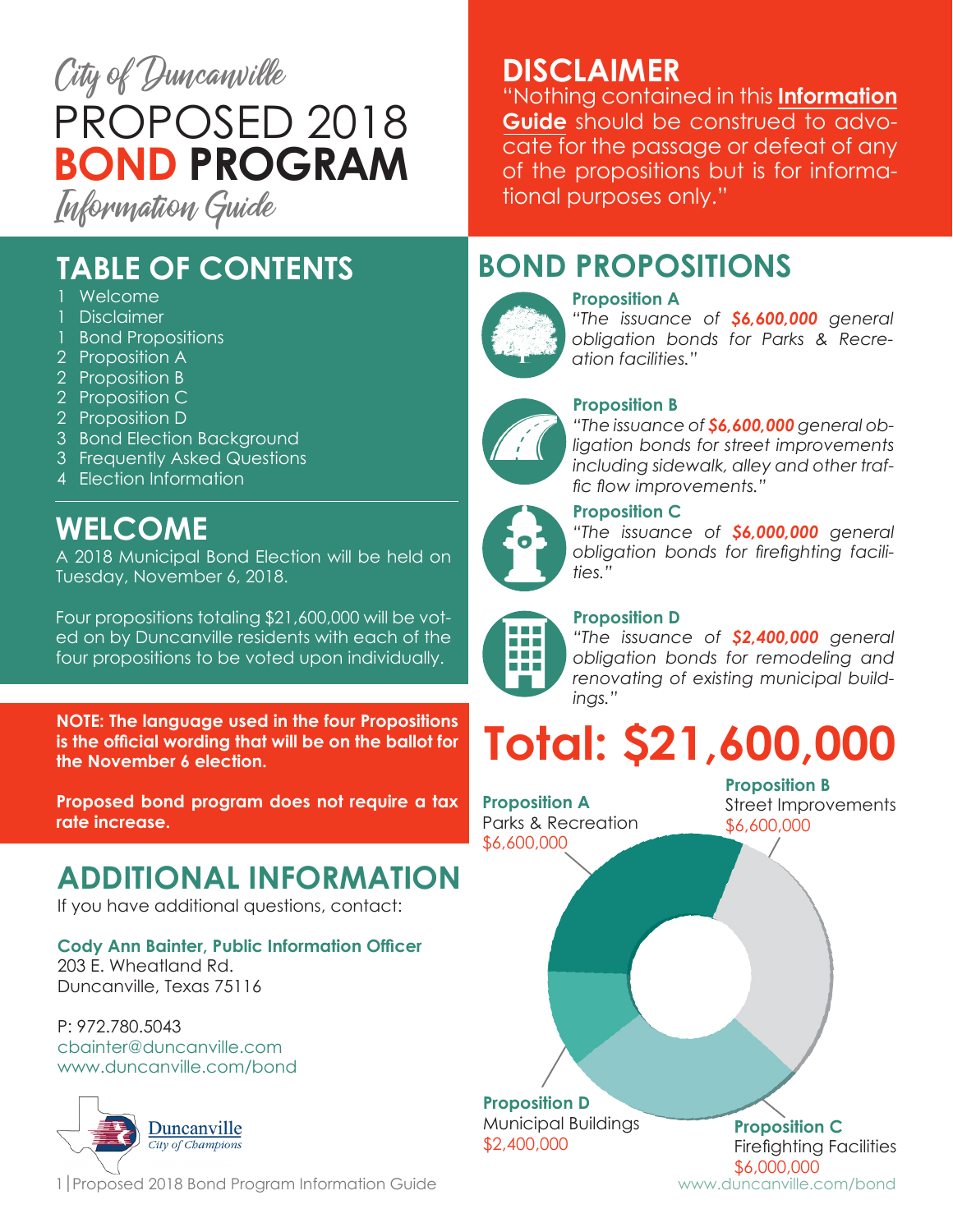

*"The issuance of \$6,600,000 general obligation bonds for Parks & Recreation facilities."*

If approved, the projects in **Proposition A** will include the creation, expansion and/or replacement of restroom facilities, Kidsville, splashpad, parking, concession stands, trails, lighting and pavilions at various City parks.

- Kidsville playground (replacement) at Armstrong Park
- Splashpad at Armstrong Park
- Trails (City-wide)
- Pedestrian Bridge (from Waterview Park to Harrington Park)
- Baseball concession stand & restroom facilities (replacement) at Harrington Park
- Street lighting (additional) at Harrington Park
- Parking (expansion) at Harrington Park
- Pavilion (replacement) at Harrington Park
- Soccer concession stand & restroom facilities (replacement) at Harrington Park
- Pavilion (replacement) at Lakeside Park
- Parking (new) at Rotary Park

## **PROPOSITION B**

*"The issuance of \$6,600,000 general obligation bonds for street improvements including sidewalk, alley and other traffic flow improvements."*

If approved, the projects in **Proposition B** will include the reconstruction of streets listed below:

- Intersection at North Main Street between Camp Wisdom Road & I-20 (Railroad Grade Issues)
- South Cedar Ridge Drive between Big Stone Gap and West Wheatland Road (Subgrade Issues)
- East Danieldale between South Main Street and US 67 (Subgrade Issues)

# **PROPOSITION C**

*"The issuance of \$6,000,000 general obligation bonds for firefighting facilities."*

If approved, the project in **Proposition C** will include the construction of a new Fire Station and Emergency Operations Center (EOC) to replace the existing Fire Station on Camp Wisdom Road, as well as replace the existing EOC.

• Fire Station 271 plus EOC



*"The issuance of \$2,400,000 general obligation bonds for remodeling and renovating of existing municipal buildings."*

If approved, the project in Proposition D will include the renovation and expansion of the Public Works and Parks Service Center, which was built in 1987. This Center houses five Divisions: Utilities; Traffic Operations; Street Maintenance; Equipment Services; and Parks Maintenance.

• Public Works and Parks Service Center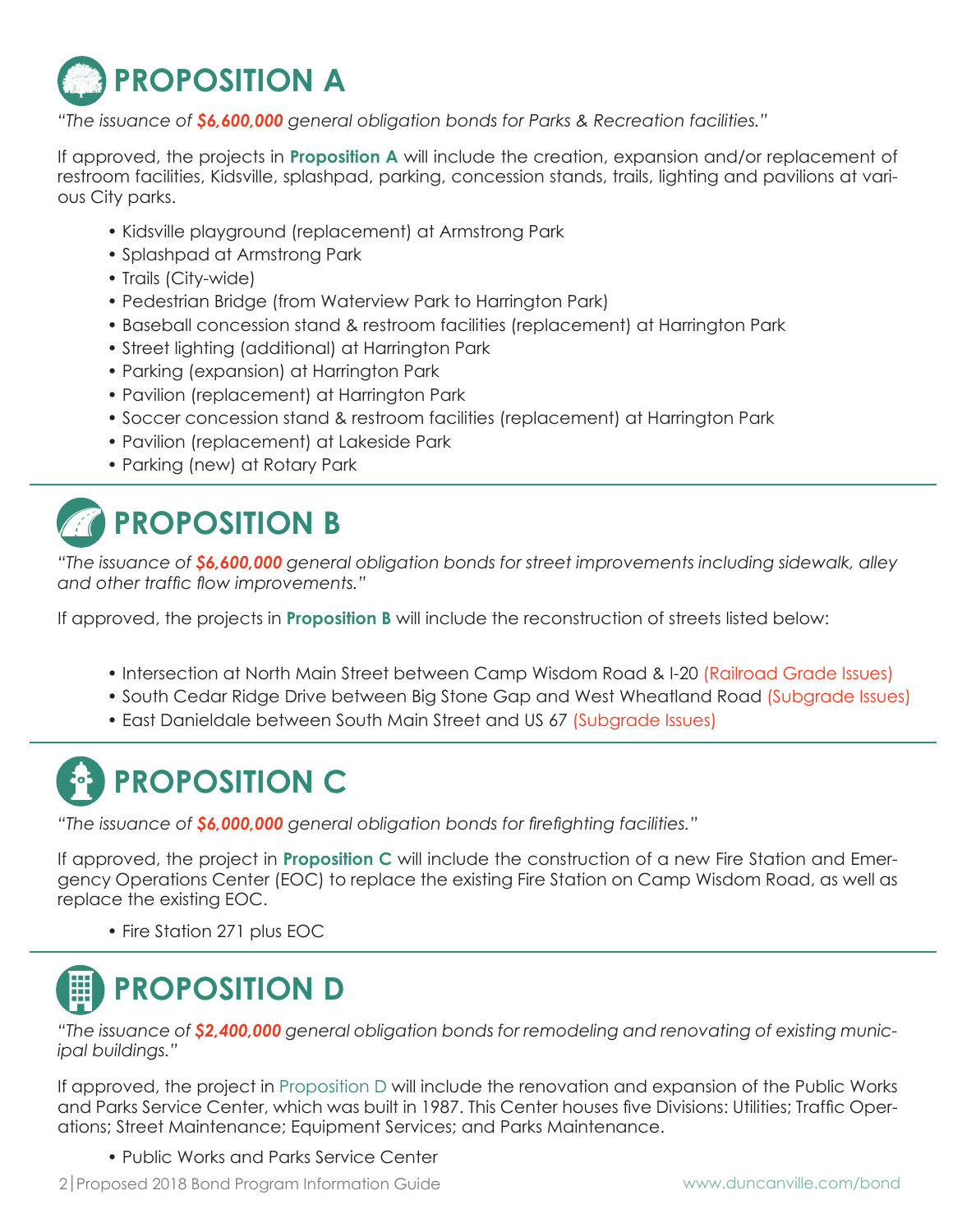## **BOND ELECTION BACKGROUND**

On February 6, 2018, City Council passed Resolution No. 2018-019 establishing the Duncanville Citizen Bond Advisory Committee as an ad-hoc committee.

Nineteen members were appointed to evaluate community needs and make recommendations to City Council on potential capital improvement projects to be presented to voters. The first committee meeting was held on March 8, 2018.

The Committee spent three months: discussing Duncanville's financial position; bond capacity; reviewing recommendations from the Comprehensive Plan, Park Master Plan and Facility Condition and Needs Assessment Report; and reviewing potential projects.

During this time, they held a Public Town Hall Meeting (combined with budget input) and participated in City Field Tours (April 12 and 14). Committee members toured City facilities, streets and parks to view current conditions, and discussed and evaluated more than 40 potential projects.

After presentations from City staff, touring the City and its facilities, gathering information and two project scoring/determination meetings, the Bond Committee created a "Base" bond package with optional projects.

A joint meeting with City Council was held on July 12, 2018, where the Bond Committee presented their "Base" bond package and answered questions about each proposal. After additional meetings, City Council approved, on August 20, 2018, calling for an election in November to consider four propositions totaling \$21,600,000.

#### **FREQUENTLY ASKED QUESTIONS What is a General Obligation Bond?**

A General Obligation Bond is a financing option local and state governments use to fund certain projects. A bond program is a voter-authorized debt that is used to fund projects serving the entire community, usually large capital improvements.

#### **Will this raise my taxes?**

Proposed bond propositions do **NOT** include a tax rate increase.

#### **How were the projects selected?**

On February 6, 2018, City Council established the Duncanville Citizen Bond Advisory Committee with the task of evaluating community needs and making recommendations to City Council on potential capital improvement projects. The Committee held meetings, a Public Town Hall Meeting and participated in a City Field Tour. Using input from the meetings and tour, the Committee presented its recommendations to City Council during a joint meeting on July 12, 2018.

Projects were selected based on various factors:

- Priority
	- Citizen Input
	- (public input meetings, committees, organizations)
	- Comprehensive Plan
	- Park Master Plan
	- Facility Condition and Needs Assessment Report
- Citizen & Council comments

 • Limited ability to construct projects through other sources

#### **With specific projects and amounts allocated, can they change?**

Yes. City Council has the discretion to update or change projects and adjust the amount allocated for specific projects (if the need arises assuming they do not exceed the authorized funding limit for that proposition). Monies will not float from one proposition to another. Project estimates are based on current pricing of materials and goods.

**Do residents vote for the program with one vote?** No. All projects are segmented into four propositions. Each proposition will be on the ballot in accordance with legal requirements. **Election Day is Tuesday, November 6, 2018** (see page 5).

#### **When was the last Bond Election?**

The last bond election was in 1998. All projects have been completed.